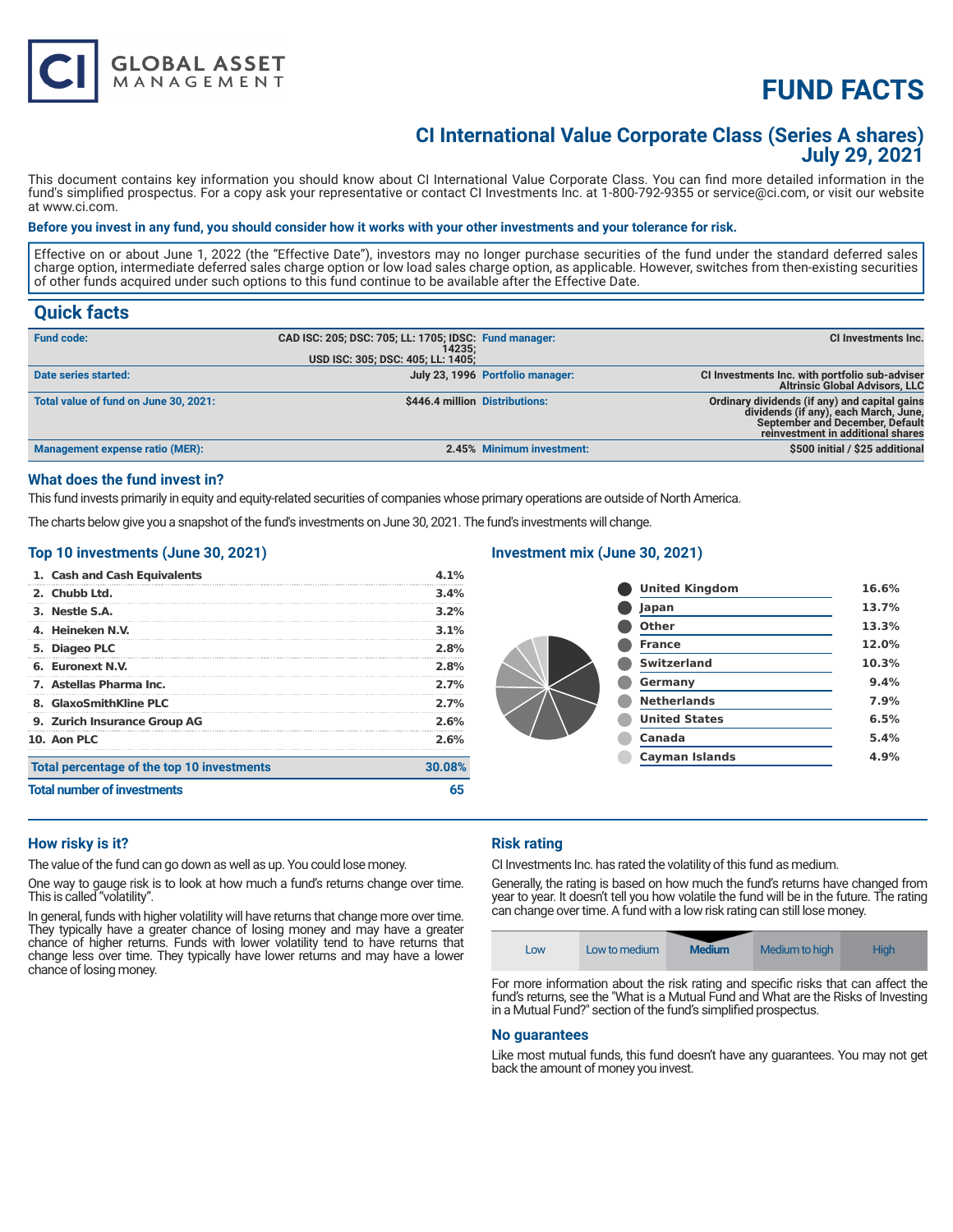# **CI International Value Corporate Class (Series A shares)**

#### **How has the fund performed?**

This section tells you how Series A securities of the fund have performed over the past 10 calendar years. Returns are after expenses have been deducted. These expenses reduce the fund's returns.

#### **Year-by-year returns**

This chart shows how Series A securities of the fund performed in each of the past 10 calendar years. This fund series dropped in value in 3 of the last 10 calendar years. The range of returns and change from year to year can help you assess how risky the fund has been in the past. It does not tell you how the fund will perform in the future.



#### **Best and worst 3-month returns**

This table shows the best and worst returns for Series A securities of the fund in a 3- month period over the past 10 calendar years. The best and worst 3-month returns could be higher or lower in the future. Consider how much of a loss you could afford to take in a short period of time.

|                     | <b>Return</b> | 3 months ending | If you invested \$1,000 at the beginning of the period |
|---------------------|---------------|-----------------|--------------------------------------------------------|
| <b>Best return</b>  | 14.4%         | March 31, 2015  | Your investment would be \$1,144.                      |
| <b>Worst return</b> | -18.1%        | March 31, 2020  | Your investment would be \$819.                        |

#### **Average return**

As at June 30, 2021, a person who invested \$1,000 in this series of units of the fund 10 years ago now has \$1,852. This works out to an annual compound return of 6.4%.

#### **Who is this fund for?**

#### **This fund may be suitable for you if you:**

- want to invest in foreign companies
- are investing for the medium and/or long term<br>• can telerate medium risk
- can tolerate medium risk

#### **A word about tax**

In general, you'll have to pay income tax on any money you make on a fund. How much you pay depends on the tax laws of where you live and whether you hold the fund in a registered plan, such as a Registered Retirement Savings Plan or a Tax-Free Savings Account.

Keep in mind that if you hold your fund in a non-registered account, fund distributions are included in your taxable income, whether you get them in cash or have them reinvested.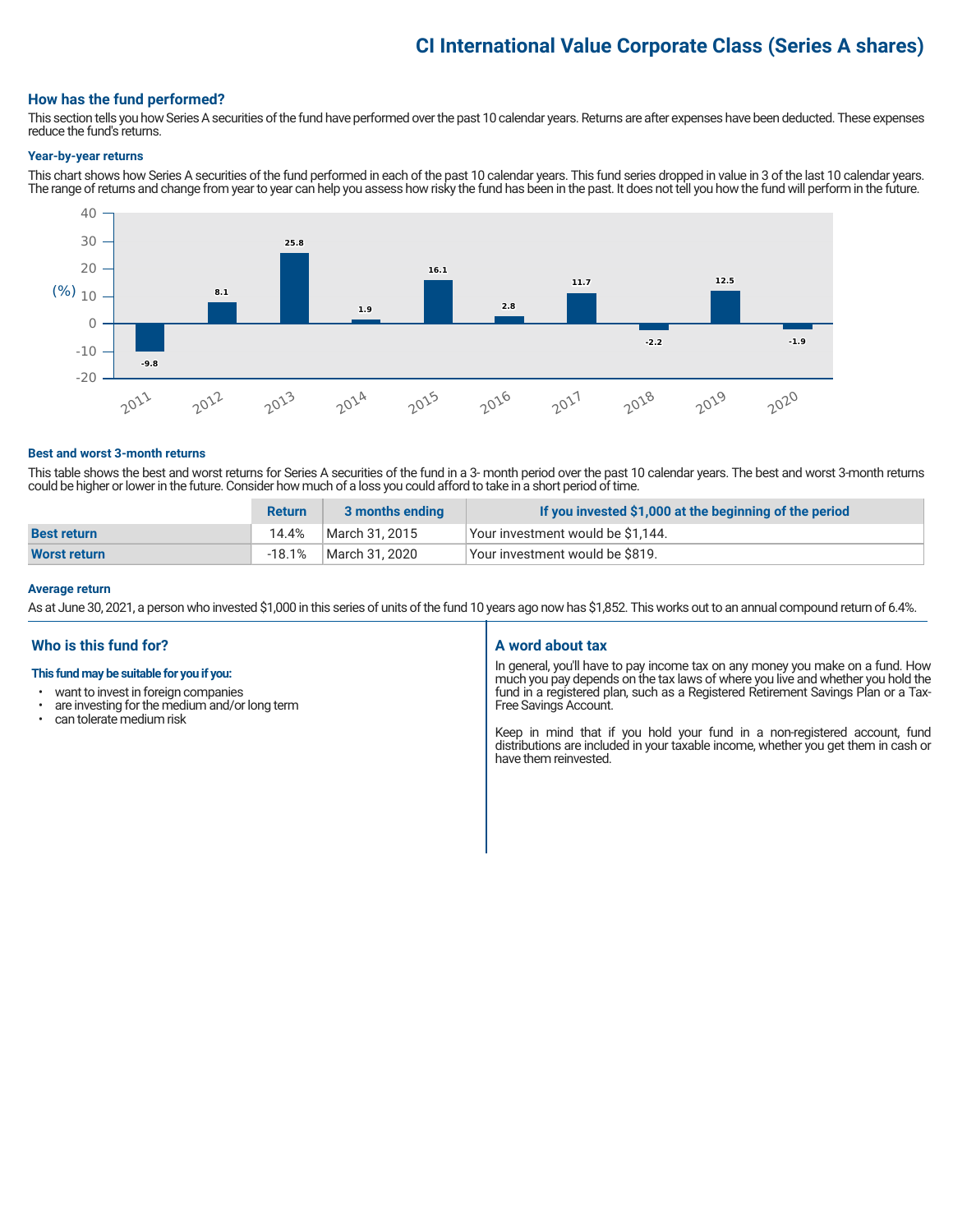## **CI International Value Corporate Class (Series A shares)**

#### **How much does it cost?**

The following tables show the fees and expenses you could pay to buy, own and sell Series A securities of the fund. The fees and expenses — including any commissions — can vary among series of a fund and among funds. Higher commissions can influence representatives to recommend one investment over another. Ask about other funds and investments that may be suitable for you at a lower cost.

#### **1. Sales charges**

You may have to choose a sales charge option when you buy Series A securities of the fund. Ask about pros and cons of each option.

| What you pay                                   |                                                     | <b>How it works</b>                                                                                                                                                                                                                                                                                                            |  |
|------------------------------------------------|-----------------------------------------------------|--------------------------------------------------------------------------------------------------------------------------------------------------------------------------------------------------------------------------------------------------------------------------------------------------------------------------------|--|
| in percent $(\%)$                              | in dollars<br>(S)                                   |                                                                                                                                                                                                                                                                                                                                |  |
| Initial sales charge                           |                                                     |                                                                                                                                                                                                                                                                                                                                |  |
| 0 to 5.0% of the amount you buy                | \$0 to<br>\$50.00 on<br>every<br>\$1,000 you<br>pay | You and your representative decide on the rate.<br>The initial sales charge is deducted from the amount you buy. It goes to your representative's firm as a commission.                                                                                                                                                        |  |
| <b>Standard deferred sales charges</b>         |                                                     |                                                                                                                                                                                                                                                                                                                                |  |
| If you sell within:                            | \$0 to<br>$$55.00$ on                               | The standard deferred sales charge is a set rate and is deducted from the amount you sell based on the initial cost and<br>number of those securities.                                                                                                                                                                         |  |
| 5.5%<br>1 year of buying                       | every<br>\$1,000 of                                 | When you buy the fund, we pay your representative's firm a commission of 5%. Any standard deferred sales charge you pay<br>when you sell the fund goes to us.                                                                                                                                                                  |  |
| 5.0%<br>2 years of buying                      | original<br>cost you                                | You can sell up to 10% of your securities each year without paying a standard deferred sales charge subject to certain<br>restrictions ("10% free redemption right"). Your 10% free redemption right is reduced by the equivalent number of securities                                                                         |  |
| 5.0%<br>3 years of buying                      | sell                                                | you would have received if you had reinvested any cash distributions you received during the calendar year. If you exercised<br>your 10% redemption right and redeem your securities before the standard deferred sales charge schedule has expired, your                                                                      |  |
| 4.0%<br>4 years of buying                      |                                                     | standard deferred sales charge on a full redemption would be the same as if you had not redeemed securities under your<br>10% free redemption right.                                                                                                                                                                           |  |
| 4.0%<br>5 years of buying                      |                                                     | If you hold the fund in a non-registered account, if applicable, you can ask to receive cash distributions which are not<br>subject to standard deferred sales charges.                                                                                                                                                        |  |
| 3.0%<br>6 years of buying                      |                                                     | You can switch between standard deferred sales charge funds at any time without paying this sales charge. The standard<br>deferred sales charge schedule will be based on the date you bought securities of the first fund and the rates and duration                                                                          |  |
| 2.0%<br>7 years of buying                      |                                                     | of such schedule shall continue to apply.                                                                                                                                                                                                                                                                                      |  |
| 0.0%<br>After 7 years                          |                                                     | Your securities will be converted into the initial sales charge option after the expiry of the standard deferred sales charge<br>schedule if you qualify for CI Prestige (and if available for your securities) and such securities will participate in CI Prestige.                                                           |  |
|                                                |                                                     |                                                                                                                                                                                                                                                                                                                                |  |
| Intermediate deferred sales charges            |                                                     |                                                                                                                                                                                                                                                                                                                                |  |
| If you sell within:                            | \$0 to<br>\$55.00 on<br>every                       | The intermediate deferred sales charge is a set rate and is deducted from the amount you sell based on the initial cost and<br>number of those securities.<br>When you buy the fund, we pay your representative's firm a commission of 4%. Any intermediate deferred sales charge you                                          |  |
| 5.5%<br>1 year of buying                       | \$1,000 of<br>original                              | pay when you sell the fund goes to us.<br>You can sell up to 10% of your securities each year without paying an intermediate deferred sales charge subject to certain                                                                                                                                                          |  |
| 5.0%<br>2 years of buying                      | cost you<br>sell                                    | restrictions. Your 10% free redemption right is reduced by the equivalent number of securities you would have received if<br>you had reinvested any cash distributions you received during the calendar year. If you exercised your 10% redemption right                                                                       |  |
| 4.5%<br>3 years of buying                      |                                                     | and redeem your securities before the intermediate deferred sales charge schedule has expired, your intermediate deferred<br>sales charge on a full redemption would be the same as if you had not redeemed securities under your 10% free redemption                                                                          |  |
| 4.0%<br>4 years of buying<br>3.5%              |                                                     | riaht.                                                                                                                                                                                                                                                                                                                         |  |
| 5 years of buying<br>3.0%<br>6 years of buying |                                                     | If you hold the fund in a non-registered account, if applicable, you can ask to receive cash distributions which are not<br>subject to intermediate deferred sales charges.                                                                                                                                                    |  |
| 1.5%<br>7 years of buying                      |                                                     | You can switch between intermediate deferred sales charge funds at any time without paying this sales charge. The<br>intermediate deferred sales charge schedule will be based on the date you bought securities of the first fund and the rates                                                                               |  |
| 0.0%<br>After 7 years                          |                                                     | and duration of such schedule shall continue to apply.<br>Your securities will be converted into the initial sales charge option after the expiry of the intermediate deferred sales                                                                                                                                           |  |
|                                                |                                                     | charge schedule if you qualify for CI Prestige (and if available for your securities) and such securities will participate in CI<br>Prestige.                                                                                                                                                                                  |  |
|                                                |                                                     |                                                                                                                                                                                                                                                                                                                                |  |
| Low-load sales charges                         |                                                     |                                                                                                                                                                                                                                                                                                                                |  |
| If you sell within:                            | \$0 to<br>\$30.00 on                                | The low-load sales charge is a set rate and is deducted from the amount you sell based on the initial cost and number of<br>those securities.                                                                                                                                                                                  |  |
| 3.0%<br>1 year of buying                       | every<br>\$1,000 of                                 | When you buy the fund, we pay your representative's firm a commission of up to 2.5%. Any low-load sales charge you pay<br>when you sell the fund goes to us.<br>If you hold the fund in a non-registered account, if applicable, you can ask to receive cash distributions which are not<br>subject to low-load sales charges. |  |
| 2.5%<br>2 years of buying                      | original<br>cost you                                |                                                                                                                                                                                                                                                                                                                                |  |
| 2.0%<br>3 years of buying                      | sell                                                | You can switch between low-load sales charge funds at any time without paying this sales charge. The low-load sales<br>charge schedule will be based on the date you bought securities of the first fund and the rates and duration of such                                                                                    |  |
| 0.0%<br>After 3 years                          |                                                     | schedule shall continue to apply.<br>Your securities will be converted into the initial sales charge option after the expiry of the low-load sales charge schedule if                                                                                                                                                          |  |
|                                                |                                                     | you qualify for CI Prestige (and if available for your securities) and such securities will participate in CI Prestige.                                                                                                                                                                                                        |  |